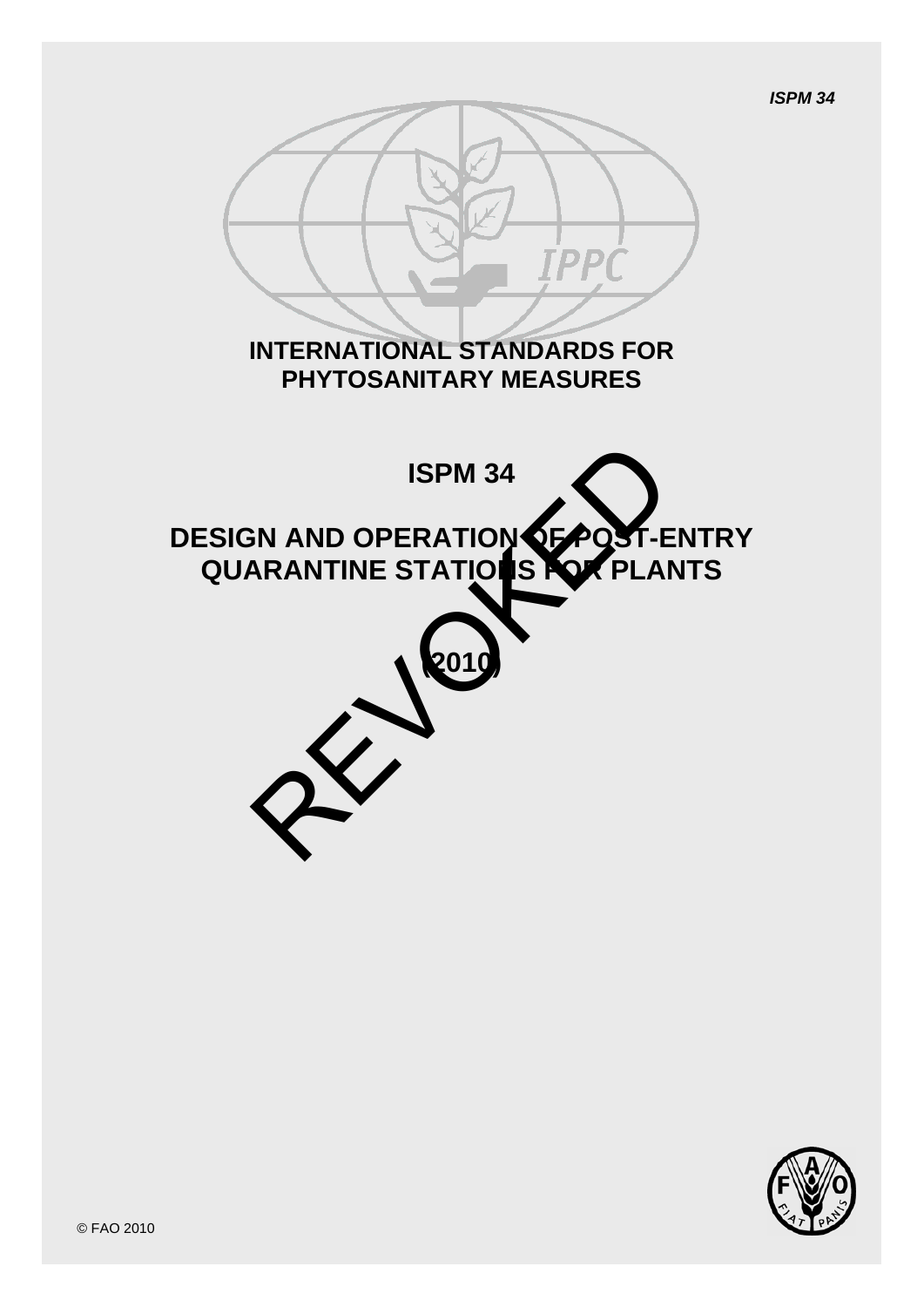#### **CONTENTS**

| 1. |       |                                            |  |  |  |  |  |
|----|-------|--------------------------------------------|--|--|--|--|--|
| 2. |       |                                            |  |  |  |  |  |
|    | 2.1   |                                            |  |  |  |  |  |
|    | 2.2   |                                            |  |  |  |  |  |
|    | 2.3   |                                            |  |  |  |  |  |
|    | 2.3.1 |                                            |  |  |  |  |  |
|    | 2.3.2 |                                            |  |  |  |  |  |
|    | 2.3.3 |                                            |  |  |  |  |  |
|    | 2.4   |                                            |  |  |  |  |  |
|    | 2.5   |                                            |  |  |  |  |  |
| 3. |       | Completion of PEQ Process<br>7<br><b>.</b> |  |  |  |  |  |
|    |       |                                            |  |  |  |  |  |
|    |       |                                            |  |  |  |  |  |
|    |       |                                            |  |  |  |  |  |
|    |       |                                            |  |  |  |  |  |
|    |       |                                            |  |  |  |  |  |
|    |       |                                            |  |  |  |  |  |
|    |       |                                            |  |  |  |  |  |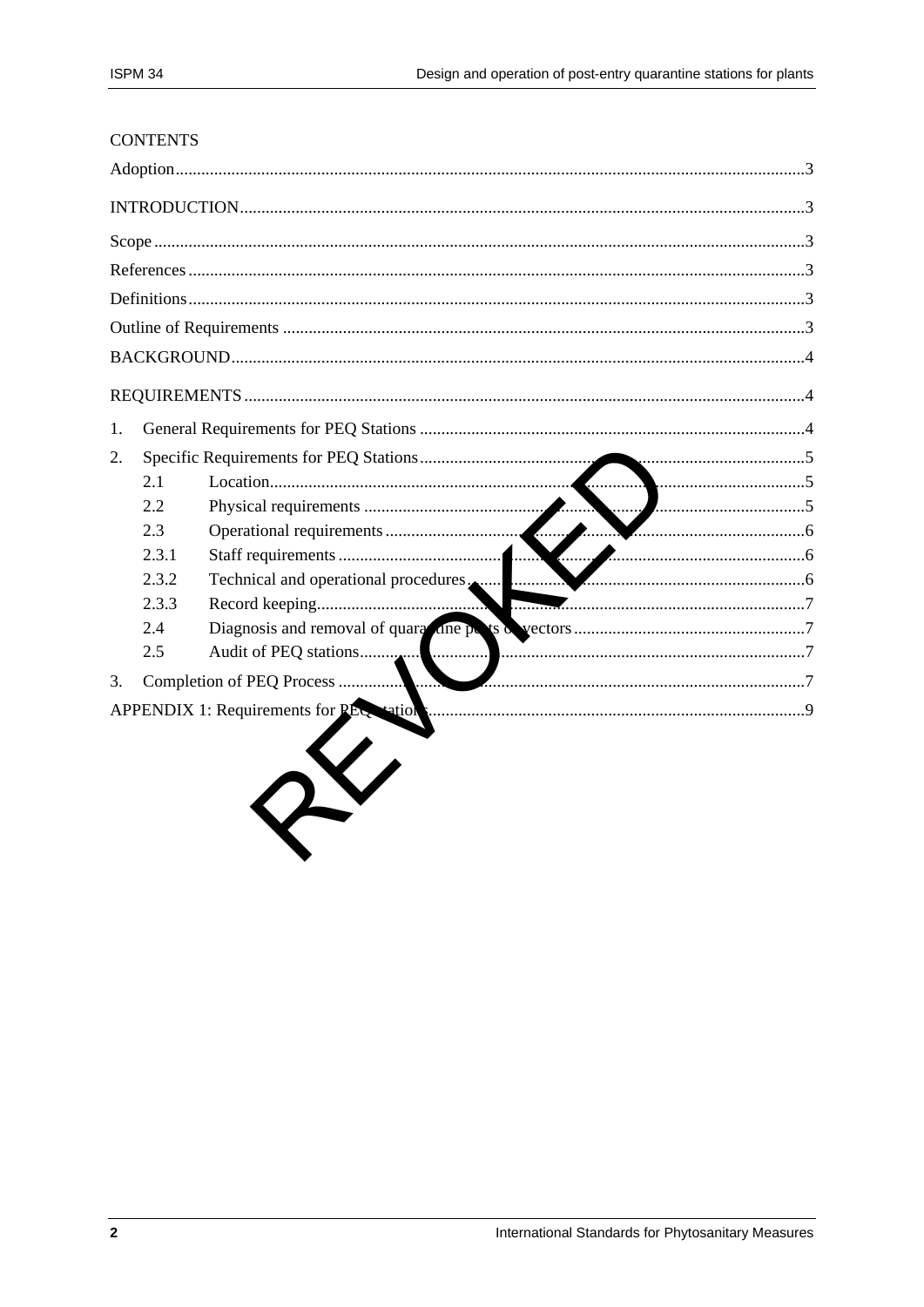### <span id="page-2-0"></span>**Adoption**

This standard was adopted by the Commission on Phytosanitary Measures in March 2010.

### <span id="page-2-1"></span>**INTRODUCTION**

#### <span id="page-2-2"></span>**Scope**

This standard describes general guidelines for the design and operation of post-entry quarantine (PEQ) stations for holding imported consignments of plants, mainly plants for planting, in confinement in order to verify whether or not they are infested with quarantine pests.

#### <span id="page-2-3"></span>**References**

**ISPM 1**. 2006. *Phytosanitary principles for the protection of plants and the application of phytosanitary measures in international trade*. Rome, IPPC, FAO.

**ISPM 2**. 2007. *Framework for pest risk analysis*. Rome, IPPC, FAO.

**ISPM 5**. 2010. *Glossary of phytosanitary terms*. Rome, IPPC, FA

**ISPM 11**. 2004. *Pest risk analysis for quarantine pests including analysis convironmental risks and living modified organisms*. Rome, IPPC, FAO.

### <span id="page-2-4"></span>**Definitions**

Definitions of phytosanitary terms used in the present standard can be found in ISPM 5.

### <span id="page-2-5"></span>**Outline of Requirements**

Pest risk analysis (PRA) should be earried at to determine the phytosanitary measures for specified plants commodities. For certain such composities, the National Plant Protection Organization (NPPO) of the importing country may decide that post-entry quarantine is required to manage pest risks identified by PRA. Confinement of a consignment of plants in a PEQ station may be an appropriate phytosanitary measure in cases where quarantine pest is difficult to detect, where it takes time for sign or symptom expression, or where testing or treatment is required. measures in international trade. Rome, IPPC, FAO<br>
sary of phytosanitary terms. Rome, IPPC, FAO<br>
sary of phytosanitary terms. Rome, IPPC, FAO<br>
t risk analysis for quarantine pests includes<br>
dorganisms. Rome, IPPC, FAO.<br>
dor

For a PEO station to function successfully, its design and management should ensure that any quarantine pests that may be associated with consignments of plants are suitably confined, and do not move or escape from the station. The PEQ station should also ensure that consignments of plants are held in a manner that best facilitates observation, research, further inspection, testing or treatment of the plants.

PEQ stations may consist of a field site, screen house, glasshouse and/or laboratory, amongst others. The type of facility to be used should be determined by the type of imported plants and the quarantine pests that may be associated with them.

PEQ stations should be appropriately located and comply with physical and operational requirements based on the biology of both plants and quarantine pests that may potentially be associated with the plants. The impact of such pests should also be considered.

Operational requirements for PEQ stations include policies and procedures relating to staff requirements, technical and operational procedures, and record keeping. PEQ stations should have systems in place to detect and identify quarantine pests and to treat, remove or destroy infested plant material and other materials that may harbour these pests. The NPPO should ensure that the PEQ station is audited on a regular basis.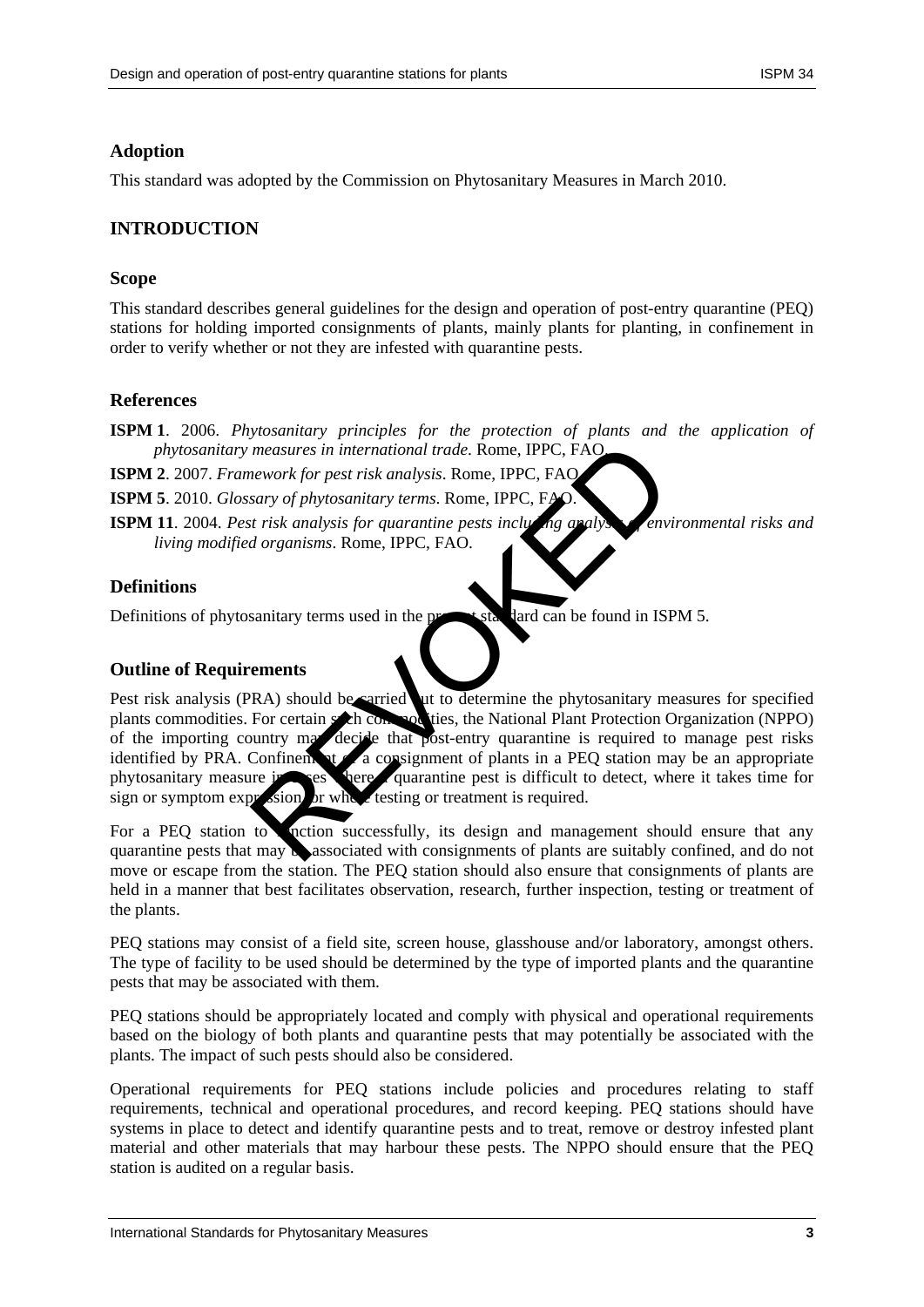The plants may be released from the PEQ station at the completion of the PEQ period if they are found to be free from quarantine pests.

## <span id="page-3-0"></span>**BACKGROUND**

Imported plants have the potential to introduce quarantine pests. When considering phytosanitary measures for such commodities, NPPOs should apply measures based on the principle of managed risk (ISPM 1:2006). In order to assess the pest risks and identify appropriate phytosanitary measures for particular pathways, PRA should be carried out. For many commodities that are traded internationally, NPPOs of importing countries identify risk management measures that mitigate pest risk without the need to apply quarantine after entry. However, for some commodities, especially plants for planting, NPPOs may identify that a quarantine period is required.

In some cases, NPPOs may decide that a period of quarantine is necessary for a specific consignment because of the impossibility of verifying the presence of quarantine pests in that consignment at entry. This allows for testing for the presence of pests, time for the expression of signs or symptoms, and appropriate treatment if necessary.

The purpose of confinement in a PEQ station is to prevent the escape of pests associated with plants. When the required inspection, testing, treatment and verification activities have been completed, the consignment can be released, destroyed or kept as reference  $m$  crial, as appropriate.

The guidelines described in this standard may also be relevant for holding other organisms in quarantine (e.g. quarantine pests, beneficial organisms, biology all ontrol agents) for which other specific requirements may also be needed.

#### **Determining the need for post-entry quarantine as phytosanitary measure**

PRA should be carried out to determine the phytosanitary measures for specified commodities of plants for planting or other plants according to  $\overline{SPM}$  2.2007 and ISPM 11:2004. The PRA determines the pest risk associated with the plants and lentifies phytosanitary measures, which may include postentry quarantine for a specified period, is may age the risk. The physical and operational characteristics of a PEQ station determine the level of configuration provided by the station and its ability to confine adequately various quarantine pest The method is to prevent the escale of pesons<br>aspection, testing, treatment and verification accritics have<br>released, destroyed or kept as reference method as a per-<br>price as reference method in this standard may also be r

Once the post-entry quarantine measure has been determined by the NPPO of the importing country, the NPPO should determine whether this measure can be met by any of the following:

- an existing  $PEO_s$  (ion (this may include isolated field sites) without modification
- a modification of structural or operating conditions of an existing PEQ station
- a new PEQ station designed and constructed
- quarantine in a different area or country.

# <span id="page-3-1"></span>**REQUIREMENTS**

### <span id="page-3-2"></span>**1. General Requirements for PEQ Stations**

The requirements of PEQ stations for consignments of plants should consider the biology of the plants, the biology of the quarantine pests and the biology of any vectors that may potentially be associated with them, particularly their mode of dispersal and spread. Successful detention of consignments of plants in quarantine requires prevention of any associated quarantine pests from escaping and prevention of organisms in the area outside the PEQ station from entering the station and transferring or vectoring quarantine pests out of the station.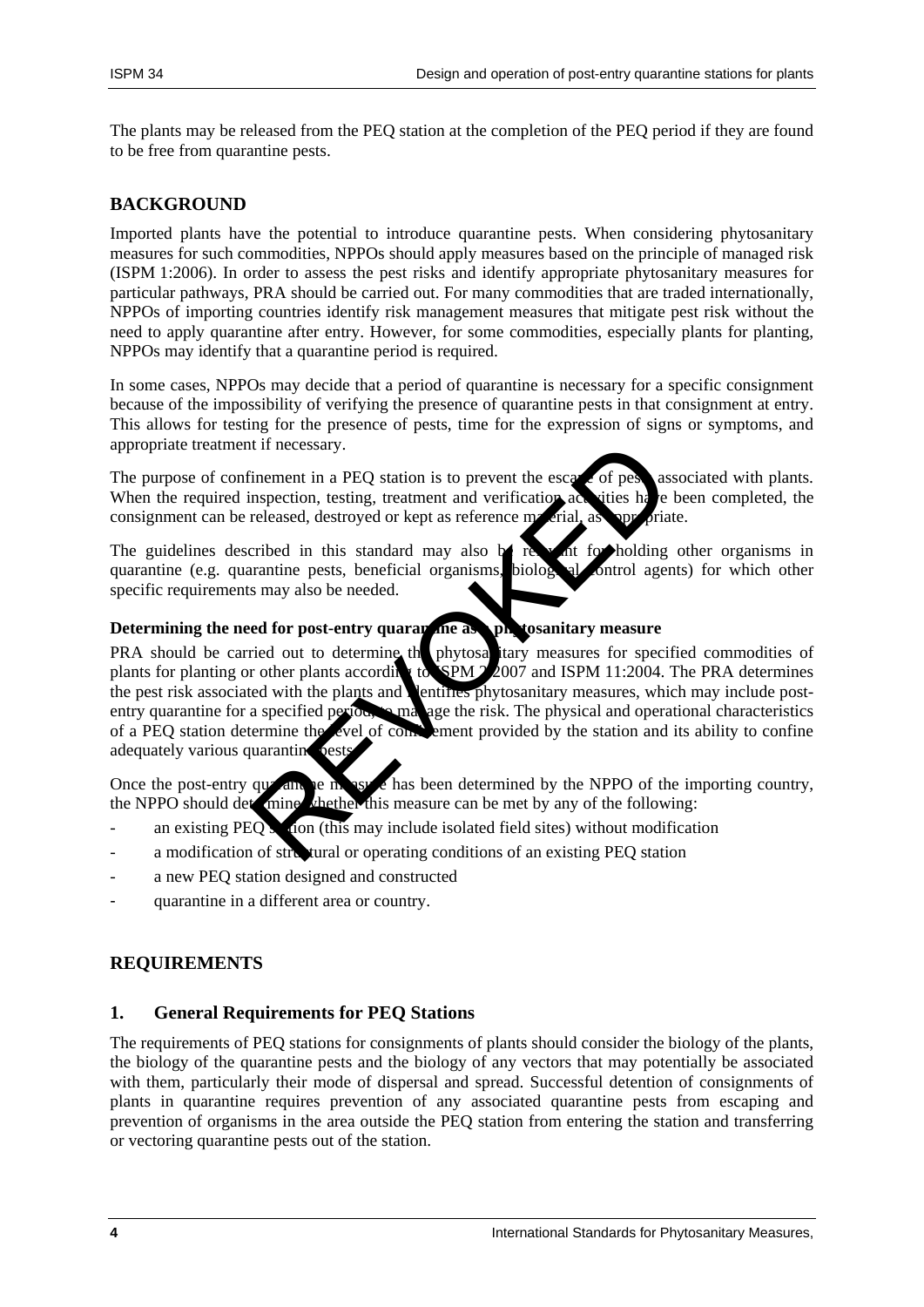#### <span id="page-4-0"></span>**2. Specific Requirements for PEQ Stations**

PEQ stations may consist of one or more of the following: a field site, screen house, glasshouse, laboratory, amongst others. The facilities of a PEQ station to be used should be determined by the type of imported plants and the quarantine pests that may be associated with them.

NPPOs should consider all appropriate issues when determining the requirements for the PEQ station (e.g. the location, physical and operational requirements, waste processing facilities, and the availability of adequate systems for detection, diagnosis and treatment of quarantine pests). NPPOs should ensure that the appropriate level of confinement is maintained by inspections and audits. Appendix 1 provides guidance on requirements for PEQ stations based on the biology of different types of quarantine pests.

### <span id="page-4-1"></span>**2.1 Location**

In determining the location of a PEQ station the following should be addressed:

- risks of accidental escape of quarantine pests
- the possibility of early detection of the escape
- the possibility of effective management measures in case of e

PEQ stations should provide adequate isolation and stability  $\ell$ .g. with minimal exposure to severe climatic or geological events). Suitable separation from succeptible plants and related plant species should also be considered (e.g. location away from agricultural  $\mathcal{F}$  horticultural production, forests or areas of high biodiversity).

## <span id="page-4-2"></span>**2.2 Physical requirements**

The physical design of a PEQ station should take into consideration the growth requirements of the plants, the biology of any quarantine pests potentially associated with the consignment, the work flow in the station and specific emergency requirement (e.g. in the event of loss of electricity, water  $i$ irem $\epsilon$  e.g. in the event of loss of electricity, water supply). Office facilities and supporting service infrastructure should be available as required and have suitable separation from plants  $\frac{1}{2}$  the PEQ station. of early detection of the escape<br>
of effective management measures in case of exape.<br>
1 provide adequate isolation and stability<br>
al events). Suitable separation from succeptibe plans, and<br>
dered (e.g. location away from a

Physical requirements to be  $\cos(\theta)$  red include:

- delimitation of the
- isolation of field site
- $d$  differentiation of  $\chi$  internal access zones with different levels of confinement
- structural materials  $\overline{(N)}$  walls, floors, roof, doors, meshes and windows)
- size of the station (to ensure effective operation of the PEO station and associated procedures)
- compartments for internal separation of consignments
- access into and within the station (to avoid traffic in areas where plants in quarantine are being grown)
- design of openings (for doors, windows, air vents, drains and other conduits)
- treatment systems (for air, water, solid and liquid waste)
- equipment (e.g. specialized biological safety cabinets, autoclaves)
- access to water and electricity supplies, including backup generators
- footbath at the entrance
- decontamination room for workers and clothing
- use of signs
- security measures
- access to waste disposal facilities.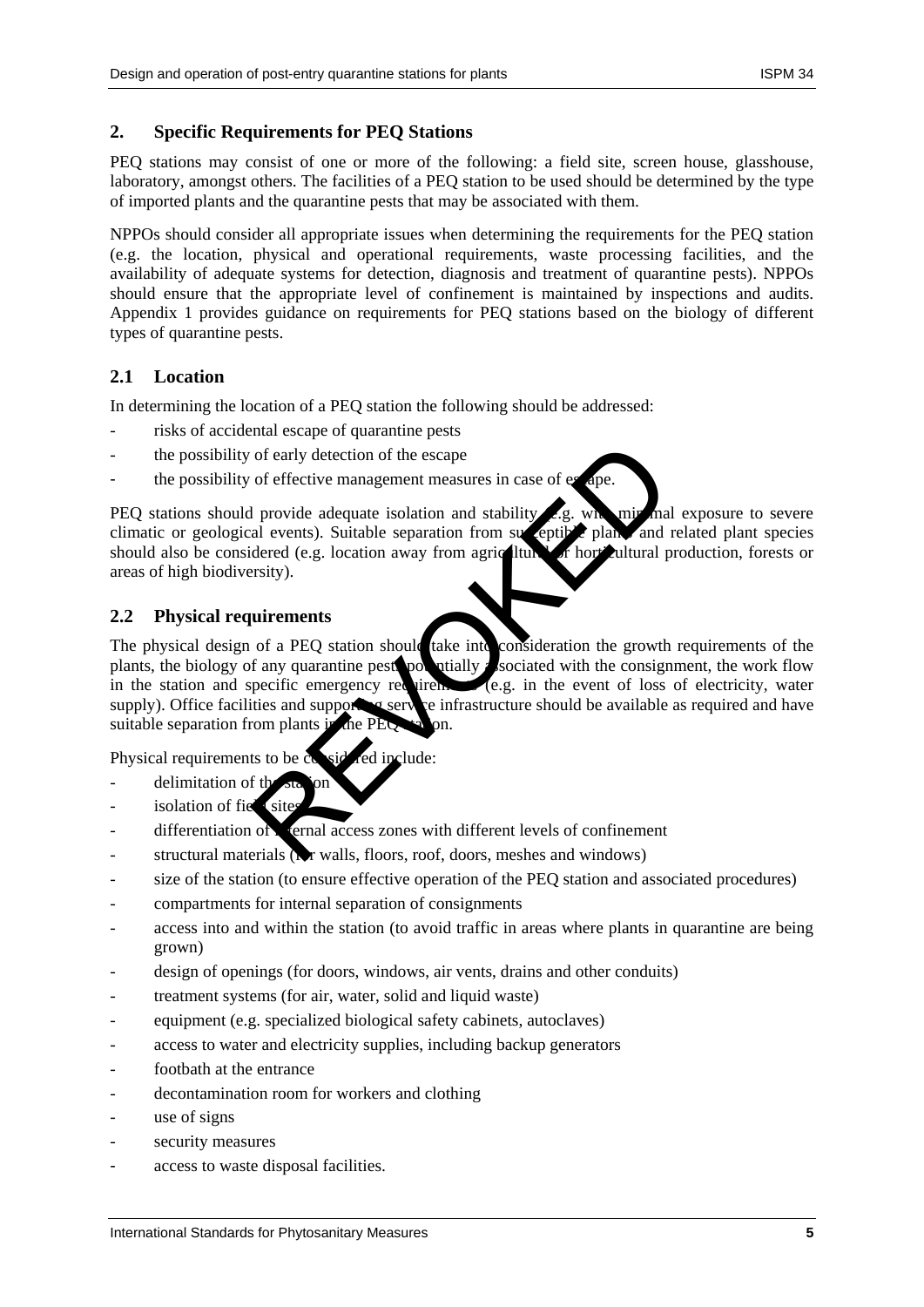### <span id="page-5-0"></span>**2.3 Operational requirements**

PEQ stations should either be operated or be authorized and audited by the NPPO of the importing country.

Specific procedures will be required in the operation of the station to manage the identified risks associated with the consignments of plants in the PEQ station. A procedural manual, approved by the NPPO where appropriate, should detail the procedures by which the station meets its objectives.

Operational requirements involve appropriate policies and procedures relating to management review, regular auditing, training of personnel, general operation of the PEQ station, record keeping and traceability of plants, contingency planning, health and safety, and documentation.

# <span id="page-5-1"></span>**2.3.1 Staff requirements**

Requirements may include:

- a suitable qualified supervisor who has overall responsibility for maintaining the PEQ station and for all PEQ activities
- qualified staff with responsibilities assigned for the mainte ance of the PEQ station and associated activities
- appropriately qualified scientific support staff or ready a

## <span id="page-5-2"></span>**2.3.2 Technical and operational procedures**

Technical and operational requirements should be documented in a procedural manual and may include:

- a limit on the number of plants held at any one time in the PEQ station so as not to exceed the capacity of the station in a way that could impede inspection or compromise quarantine
- ensuring adequate spatial separation of  $\alpha$  ferent consignments or lots within the station
- provision for disinfestations of the station before transfer of plants or in the event of pest occurrence Q activities<br>
in with responsibilities assigned for the maints ance<br>
invities<br>
qualified scientific support staff or ready assess to a sm.<br>
and operational procedures<br>
ational requirements should be documented a a procedur
- handling and sanitation procedures that prevent the spread of pests on hands, cutting tools, footwear and clothing, as well as procedures for disinfestation of surfaces in the PEQ station
- description of how plants are to be handled, sampled and transported to diagnostic laboratories for the testing
- use of specific confinement equipment (e.g. biological safety cabinets, cages) if needed
- provision for assessment and control (e.g. maintenance and calibration) of equipment (e.g. autoclaves and biological safety cabinets)
- use of dedicated or disposable personal protective equipment
- provision for monitoring pest occurrence in the PEQ station and its vicinity (e.g. using traps)
- appropriate inspection and/or testing to detect quarantine pests
- effective contingency plans for disruptions to or failures of quarantine (e.g. fires, accidental release of plants or pests from the station, electrical outages or other emergencies)
- a procedure for dealing with non-compliances including the appropriate treatment or destruction of plant material infested with quarantine pests, and the preservation of specimens if required
- a system to enable full traceability of the consignments through the PEQ station (the traceability system should use a unique identifier from plant consignment arrival through handling, treatment and testing, until release or destruction of the infested consignment)
- criteria for determining what constitutes a breach of quarantine and a reporting system to ensure that any breaches and adopted measures are reported without delay to the NPPO
- procedures that describe how documents are reviewed, amended and controlled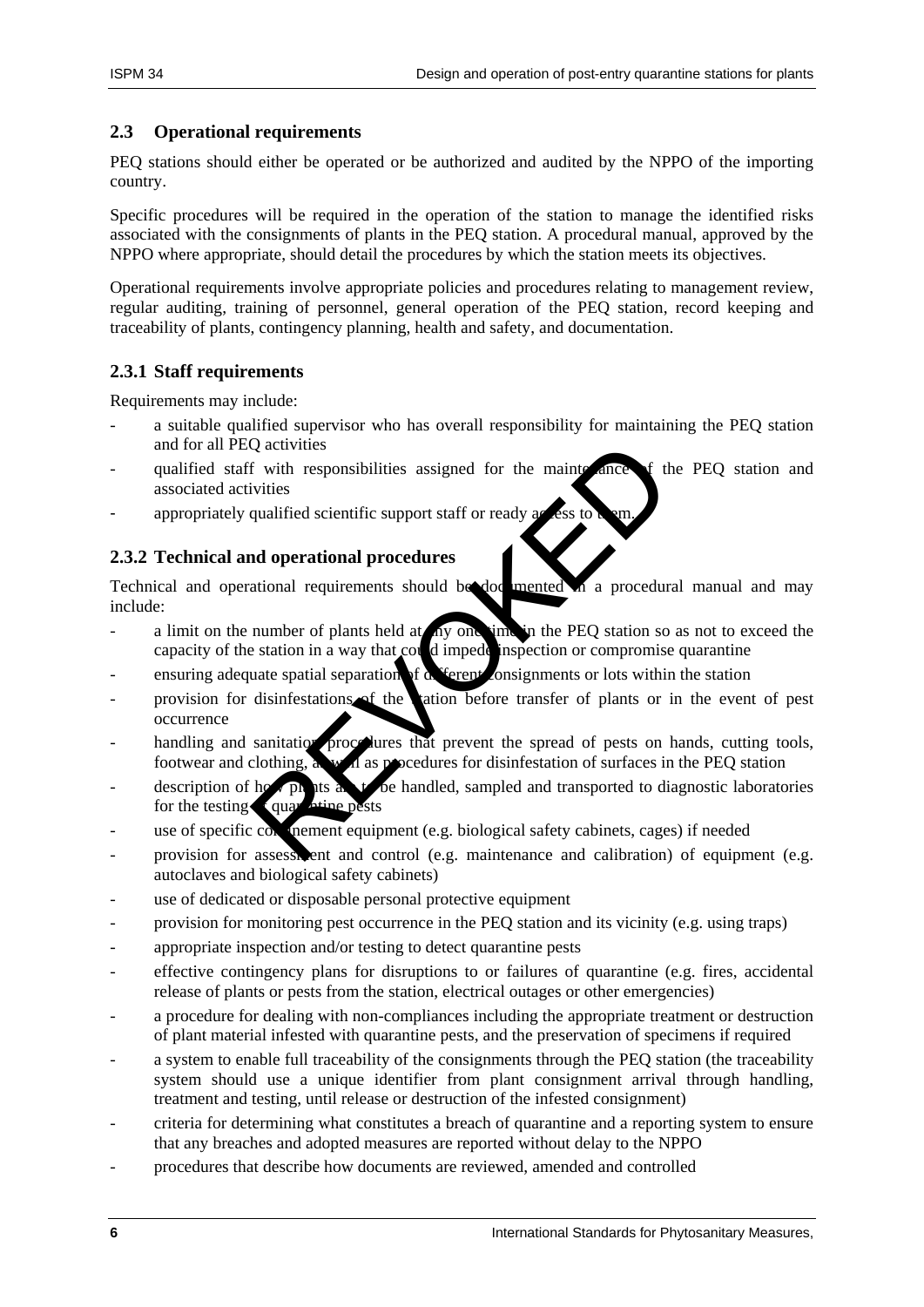- a schedule for internal and external audits to check that the station meets the requirements (e.g. structural integrity and hygiene requirements)
- provision for disposal and inactivation of infested consignments
- procedures for decontamination and disposal of waste, including packaging and growing media
- restricting staff contact with plants that may be at risk outside the PEQ station
- a means to control the entry of authorized staff and visitors (e.g. escorting visitors, visitor access restrictions, recording system for visitors)
- a procedure to ensure that all staff are adequately qualified, including training and competency testing where appropriate.

## <span id="page-6-0"></span>**2.3.3 Record keeping**

The following records may be required:

- a site plan of the PEQ station showing the location of the PEQ station on the site and all station entrances and access points
- a record of all PEQ activities conducted in the station (e.g. staff activities, inspections, pest detections, pest identifications, testing, treatments, disposal  $\alpha$  release of consignments of plants in quarantine)
- a record of all consignments of plants in the PEQ station  $\alpha$  d the place of origin
- a record of equipment
- a list of PEQ station staff and other persons authorized to enter the station (or specific parts thereof)
- records of training and skills of staff.
- a record of visitors

### <span id="page-6-1"></span>**2.4 Diagnosis and removal of quarantine pests or vectors**

PEQ stations should have systems in place for mometing for pest occurrence in the PEQ station and its vicinity as well as for detecting and identifying quarantine pests or potential vectors of quarantine pests. It is essential that the PEQ station has access to diagnostic expertise either from the staff within the station or other means. In any  $c_2$  the final diagnostic decision rests with the NPPO. Il PEQ activities conducted in the station (e.g. staff activities identifications, testing, treatments, disposal and the values of plants in the PEQ station and the values of plants in the PEQ station and the values of pla

PEQ stations should have access to expertise and facilities or equipment to treat, remove or destroy as quickly as possible any infested plant material detected in the PEQ station.

# <span id="page-6-2"></span>**2.5 Audit of PEQ stations**

The NPPO should ensure that the PEQ station is officially audited on a regular basis to ensure that the station meets the physical and operational requirements.

### <span id="page-6-3"></span>**3. Completion of PEQ Process**

Consignments of plants should be released from the PEQ station only if they are found to be free from quarantine pests.

Plants found to be infested with quarantine pests should either be treated to remove infestation or be destroyed. Destruction should be in a manner that removes any possibility of escape of the pest from the PEQ station (e.g. chemical destruction, incineration, autoclaving).

In special circumstances infested or potentially infested plants may be

shipped to another PEQ station for further inspection, testing or treatment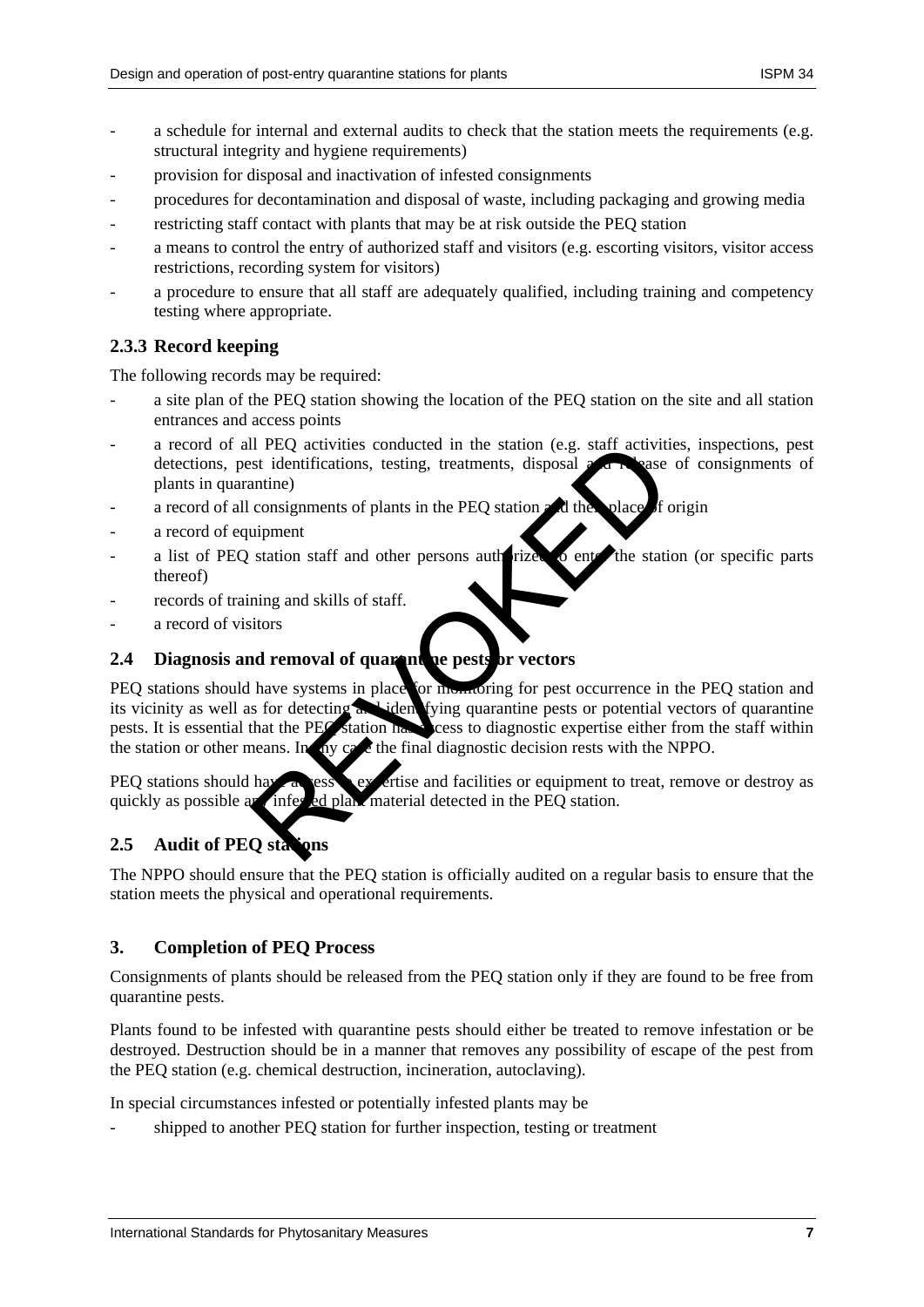- returned to the country of origin or shipped to another country under restricted/safe conditions if complying with the recipient country's phytosanitary import requirements or with the agreement of the corresponding NPPO
- kept as reference material for technical or scientific work under quarantine.

In such circumstances any pest risks associated with the movement of plants should be fully addressed.

The completion of the post-entry quarantine process should be documented by the NPPO.

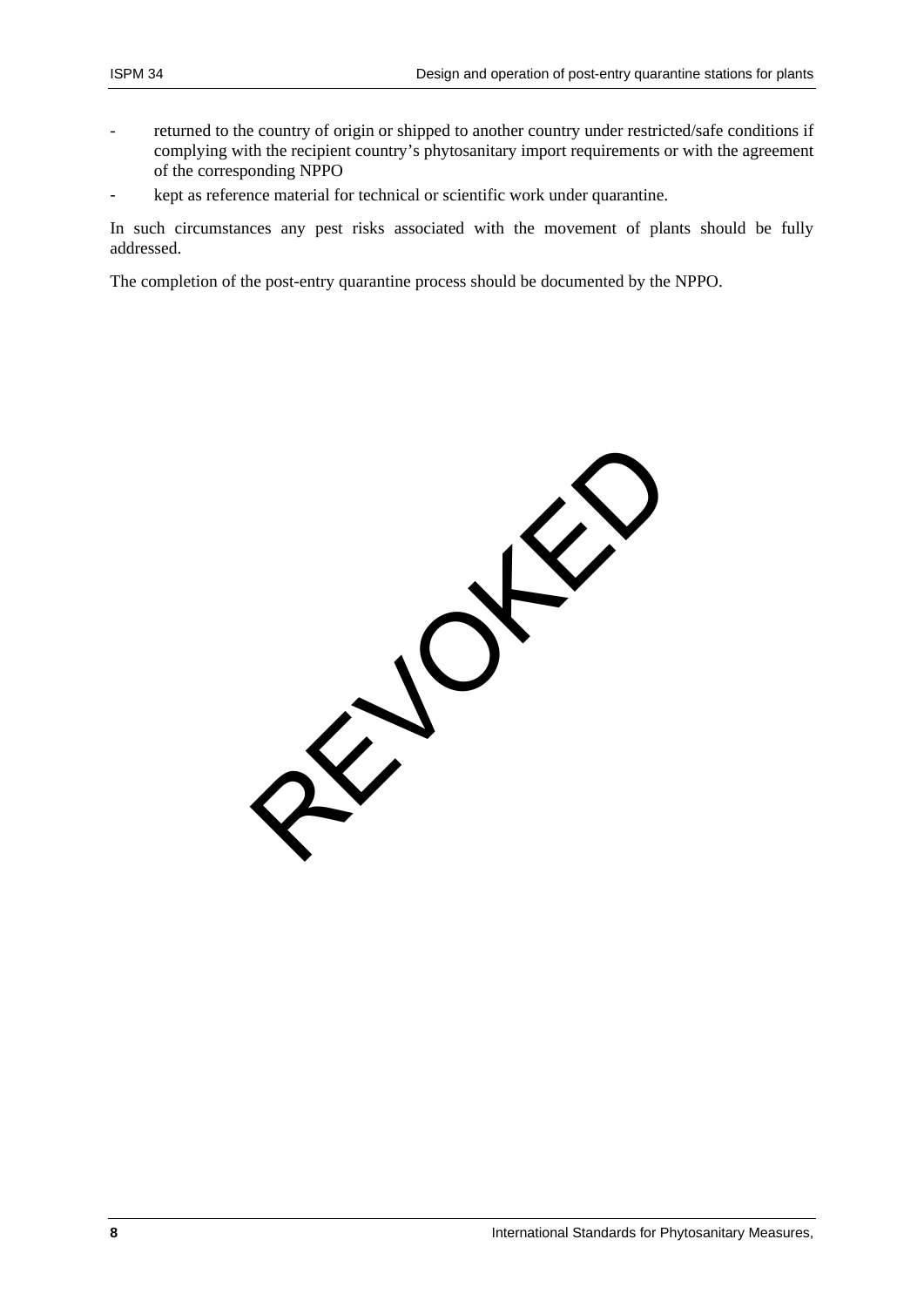٦

This appendix was adopted by the Commission on Phytosanitary Measures in March 2010.

This appendix is for reference purposes only and is not a prescriptive part of the standard.

#### <span id="page-8-0"></span>**APPENDIX 1: Requirements for PEQ stations**

The following may be considered by NPPOs for PEQ stations for consignments of plants. The requirements are based on the biology of quarantine pests potentially associated with the plants. Other requirements may be necessary to address the risks from specific pests.

### **General requirements for PEQ stations**

| $\bullet$ |                                                                                                                                                                                                                         | Physical separation of plants from other areas, including offices used by personnel                                       |  |  |  |  |  |
|-----------|-------------------------------------------------------------------------------------------------------------------------------------------------------------------------------------------------------------------------|---------------------------------------------------------------------------------------------------------------------------|--|--|--|--|--|
| $\bullet$ | Adequate safeguards to ensure plants cannot be accessed or removed from the PEQ station without<br>appropriate authorization                                                                                            |                                                                                                                           |  |  |  |  |  |
| $\bullet$ | Growth of plants in pest-free growing medium (e.g. sterilized potting mix or soil-less growing medium)                                                                                                                  |                                                                                                                           |  |  |  |  |  |
| $\bullet$ | Growth of plants on raised benches                                                                                                                                                                                      |                                                                                                                           |  |  |  |  |  |
| ٠         |                                                                                                                                                                                                                         | Provision of suitable growing conditions for the imported plants (e.g. temperature, light and humidity)                   |  |  |  |  |  |
| $\bullet$ | Provision of conditions conducive for the development of signs and sympt nis of sets to be expressed                                                                                                                    |                                                                                                                           |  |  |  |  |  |
| ٠         | Control of local pests (e.g. rodents, whiteflies, ants) and exclusion from the PEQ station by sealing all the<br>points of penetration, including electrical and plumbing conduits (execpt for each gradual facilities) |                                                                                                                           |  |  |  |  |  |
| $\bullet$ | A system and means for sterilization, decontamination or destruction of waste (including infested plants) and<br>equipment (e.g. cutting implements) before removal from the static                                     |                                                                                                                           |  |  |  |  |  |
| $\bullet$ | Appropriate irrigation system to prevent transmission of pest                                                                                                                                                           |                                                                                                                           |  |  |  |  |  |
| ٠         | For glasshouses and screen houses: accessible surfaces is structured of smooth and impervious material for<br>cleaning and effective decontamination                                                                    |                                                                                                                           |  |  |  |  |  |
| $\bullet$ | For glasshouses and screen houses: ceilings and walls to<br>and to attack by insects and other arthropods                                                                                                               | e constructed of material resistant to deterioration                                                                      |  |  |  |  |  |
| $\bullet$ | Protective clothing (e.g. a dedicated laboratory coardinal rootwear or shoe covers, disposable gloves) to be<br>worn by all staff and visitors and rene yed on wit from the PEQ station                                 |                                                                                                                           |  |  |  |  |  |
| $\bullet$ |                                                                                                                                                                                                                         | Decontamination of personnel $\sqrt{2n}$ exit of $F_n$ station areas containing risk material                             |  |  |  |  |  |
|           | Biological characteristic (of quaranti<br>PEQ station requirements<br>pests)                                                                                                                                            |                                                                                                                           |  |  |  |  |  |
|           | Pests that are exclusivel graft- ansmit<br>(e.g. some viruses or physople<br><b>Exhere</b>                                                                                                                              | $\bullet$<br>Facilities of the station may include field site, screen house,<br>glasshouse or laboratory                  |  |  |  |  |  |
|           | vectors are known to be about                                                                                                                                                                                           | PEQ station clearly delimited<br>$\bullet$                                                                                |  |  |  |  |  |
|           |                                                                                                                                                                                                                         | Appropriate separation from potential hosts<br>$\bullet$                                                                  |  |  |  |  |  |
|           |                                                                                                                                                                                                                         | Host material restricted to PEQ station only<br>$\bullet$                                                                 |  |  |  |  |  |
|           | Pests spread by soil or water only, or in<br>vectors that themselves are spread by soil                                                                                                                                 | $\bullet$<br>Facilities of the station may include screen house, tunnel or<br>glasshouse                                  |  |  |  |  |  |
|           | or water only (e.g. cyst nematodes,<br>nepoviruses)                                                                                                                                                                     | Windows and doors locked shut when not in use, and when<br>$\bullet$<br>open, windows should be fitted with screens       |  |  |  |  |  |
|           |                                                                                                                                                                                                                         | Footbath<br>$\bullet$                                                                                                     |  |  |  |  |  |
|           |                                                                                                                                                                                                                         | Impermeable flooring<br>$\bullet$                                                                                         |  |  |  |  |  |
|           |                                                                                                                                                                                                                         | Appropriate treatment of waste and water (entering and leaving<br>$\bullet$<br>PEQ station) to eliminate quarantine pests |  |  |  |  |  |
|           |                                                                                                                                                                                                                         | Appropriate treatment of soil to eliminate soil-borne vectors<br>$\bullet$                                                |  |  |  |  |  |
|           |                                                                                                                                                                                                                         | Appropriate separation of plants from soil<br>$\bullet$                                                                   |  |  |  |  |  |
|           |                                                                                                                                                                                                                         |                                                                                                                           |  |  |  |  |  |
|           |                                                                                                                                                                                                                         | Prevention of drainage water reaching water sources used to<br>$\bullet$<br>irrigate host plants                          |  |  |  |  |  |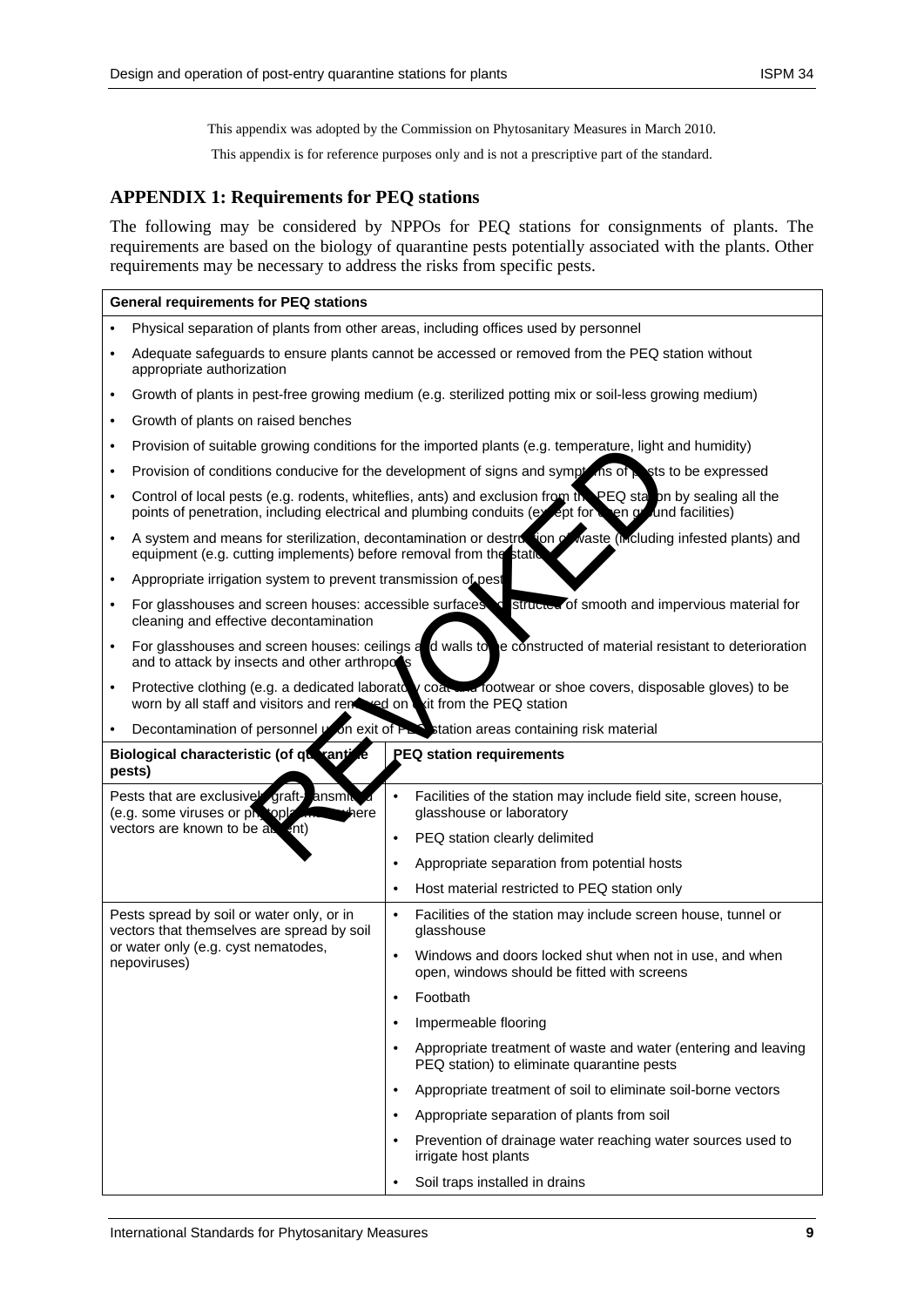| Pests or pest vectors that are airborne or<br>mobile and are greater than 0.2 mm in size                                | $\bullet$<br>Facilities of the station may include screen house, glasshouse<br>or laboratory                                                                                     |
|-------------------------------------------------------------------------------------------------------------------------|----------------------------------------------------------------------------------------------------------------------------------------------------------------------------------|
| (e.g. aphids)                                                                                                           | Self-closing and tight-fitting doors, with appropriate seals and<br>$\bullet$<br>sweeps                                                                                          |
|                                                                                                                         | Entry through two doors separated by a vestibule or anteroom<br>$\bullet$                                                                                                        |
|                                                                                                                         | A sink with hands-free operation in the anteroom<br>$\bullet$                                                                                                                    |
|                                                                                                                         | Anteroom with insecticidal spray<br>$\bullet$                                                                                                                                    |
|                                                                                                                         | Mesh less than 0.2 mm (70 mesh) (e.g. for screen houses and<br>$\bullet$<br>over vents) to prevent pest or vector entry or escape                                                |
|                                                                                                                         | Alternative host material for the quarantine pest should not be<br>$\bullet$<br>within the expected pest or vector dispersal distance from the<br>PEQ station (in any direction) |
|                                                                                                                         | Pest monitoring programme that includes the use of sticky traps,<br>$\bullet$<br>light traps or other insect monitoring devices                                                  |
|                                                                                                                         | Inward directional air flow to be provided within the heating,<br>$\bullet$<br>ventilation and air-conditioning system                                                           |
|                                                                                                                         | Backup electricity supply system for ir flow systems and to<br>$\bullet$<br>maintain other equipment                                                                             |
|                                                                                                                         | Sterilization or decorpamination of waste and equipment (e.g.<br>$\bullet$<br>cutting implement before remove from the PEQ station                                               |
| Pests or pest vectors that are airborne or<br>mobile and less than 0.2 mm in size (e.g.<br>some mite or thrips species) | Facilities of the static may in Jude glasshouse constructed of<br>$\bullet$<br>regular glass, npact-resist int polycarbonate or twin-skin<br>plastic, on lal vatory              |
|                                                                                                                         | tight-fitting doors, with appropriate seals and<br>Self⊿<br>ring a<br>$\bullet$<br>eeps<br>S۷                                                                                    |
|                                                                                                                         | Eury throug two doors separated by a vestibule or anteroom                                                                                                                       |
|                                                                                                                         | Anands-free operation in the anteroom                                                                                                                                            |
|                                                                                                                         | nteroom with insecticidal spray                                                                                                                                                  |
|                                                                                                                         | ernative host material for the quarantine pest should not be<br>within the expected pest or vector dispersal distance from the<br>PEQ station (in any direction)                 |
|                                                                                                                         | Pest monitoring programme that includes the use of sticky traps,<br>light traps or other insect monitoring devices                                                               |
|                                                                                                                         | Inward directional air flow to be provided within the heating,<br>$\bullet$<br>ventilation and air-conditioning system                                                           |
|                                                                                                                         | High-efficiency particulate air (HEPA) filtration or its<br>$\bullet$<br>equivalent (HEPA filters to trap 99.97% of particles of 0.3<br>microns in diameter)                     |
|                                                                                                                         | Sterilization or decontamination of waste and equipment (e.g.<br>$\bullet$<br>cutting implements) before removal from the PEQ station                                            |
|                                                                                                                         | • A backup electricity supply system for air systems to maintain<br>negative air pressure gradients and for other equipment                                                      |
|                                                                                                                         | Interlocking of the supply air and exhaust air systems to ensure<br>$\bullet$<br>inward flow at all times                                                                        |
|                                                                                                                         |                                                                                                                                                                                  |